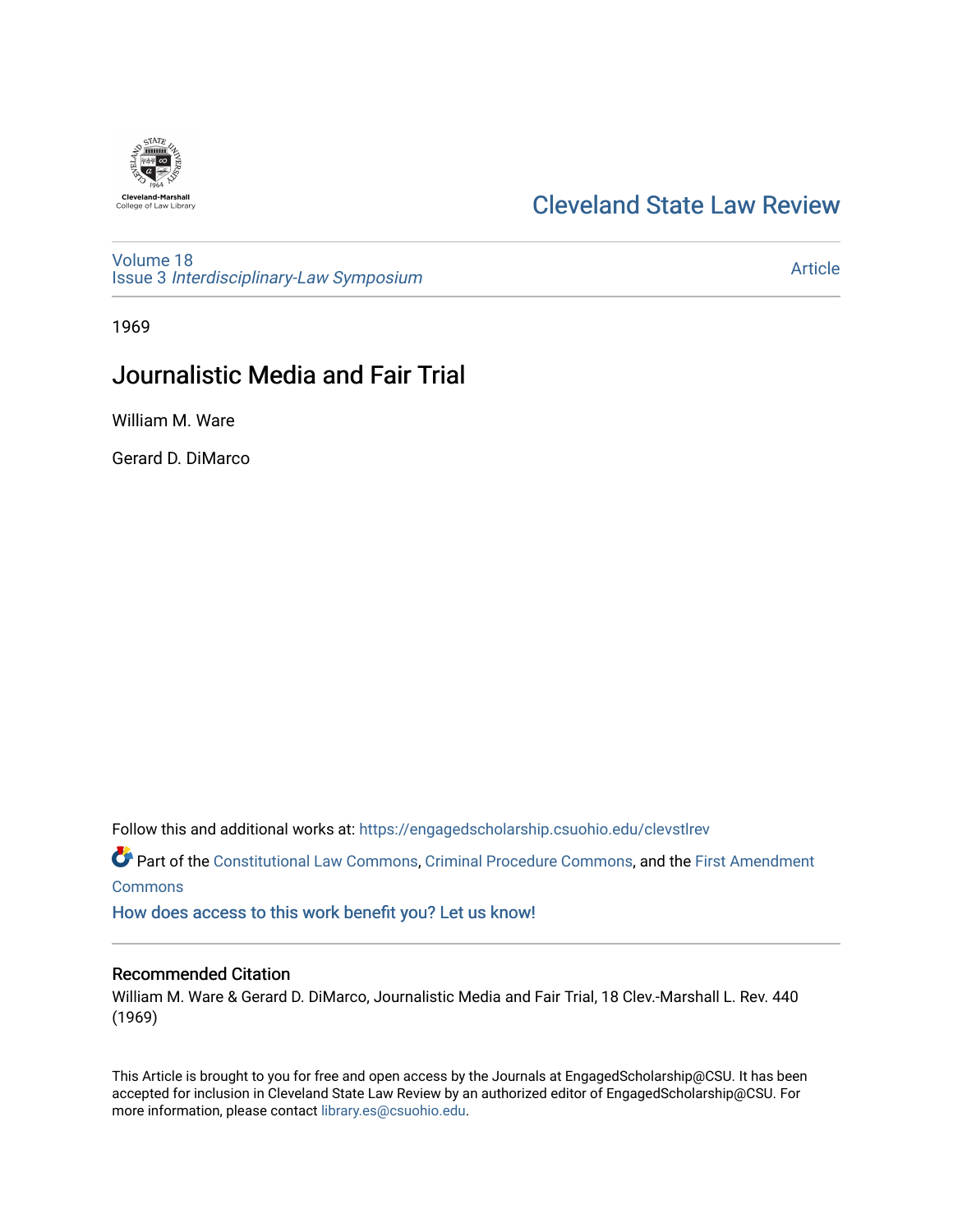## *Journalistic Media and Fair Trial William* M. *Ware\* and Gerard D.-DiMarco\*\**

THE RIGHTS OF AN ACCUSED to a fair trial, and freedom of the press, both are fundamental rights guaranteed by the Federal Constitution. Yet these constitutional guarantees, in collision, present one of the most Yet these constitutional guarantees, in collision, present one of the most critical current conflicts in the administration of criminal justice.<sup>2</sup> The problem involves what is presently called "prejudicial news reporting" -news which is prejudicial to the right of the defendant to a fair trial.<sup>3</sup> This paper will try to analyze this conflict, hoping to reach some conclusions which will ultimately aid in the administration of justice without abridging the rights of any parties involved.

Before discussing the conflict, it is necessary to understand the rights and responsibilities of those involved in a criminal trial.

The responsibility of the defense counsel is to defend the accused by all lawful, fair and honorable means, by presenting every defense possible, so as not to deprive the accused of life or liberty, but through due process of the law.<sup>4</sup> Further, the defense counsel has the responsibility of refraining from disseminating information or conjecture which would be likely to interfere with a fair trial.<sup>5</sup>

The prosecution (representing the public interest) has a duty not primarily to convict, but to seek, as an end, justice.6 He must prove the guilt of the accused "beyond a reasonable doubt." The prosecution is likewise bound not to disseminate any materials which might be prejudicial to a fair trial for the accused.

An extremely important role in a criminal trial is performed by the trial judge. His is the main responsibility to make certain that the accused receives a fair trial.<sup>7</sup> The courtroom and courthouse premises being under the control of the trial judge,<sup>8</sup> it most certainly is the court's

- **\*\*** B.S., John Carroll Univ.; Second-year student, Cleveland-Marshall College of Law, Cleveland State Univ.
- *[Editor's Note:* This paper is the result of many long interviews and discussions with Mr. Ware, which have been used as the foundation for this article.]

2 Inbau, Introductory Remarks, op. cit. supra note 1, at **1.**

- 4 A.B.A. Canons of Professional Ethics No. 5.
- **5** Reardon, The Fair Trial-Free Press Standards, 54 A.B.A.J. 343 (1968).
- **6** A.B.A. Canons of Professional Ethics, op. cit. *supra* note 4.
- **7** Estes v. Texas, 381 U.S. 532, 548 (1964).
- **8** Sheppard v. Maxwell, 384 U.S. 333, 358 (1965).

**<sup>\*</sup>** Executive Editor, Cleveland *Plain Dealer;* Chairman, Associated Press Managing Editors Assoc.

**<sup>1</sup>**Thompson, The Law Relating to Prejudicial News Reporting in Criminal Cases, Northwestern University School of Law, Free Press-Fair Trial 8 (1964).

**<sup>3</sup>** Thompson, *op.* cit. *supra* note 1.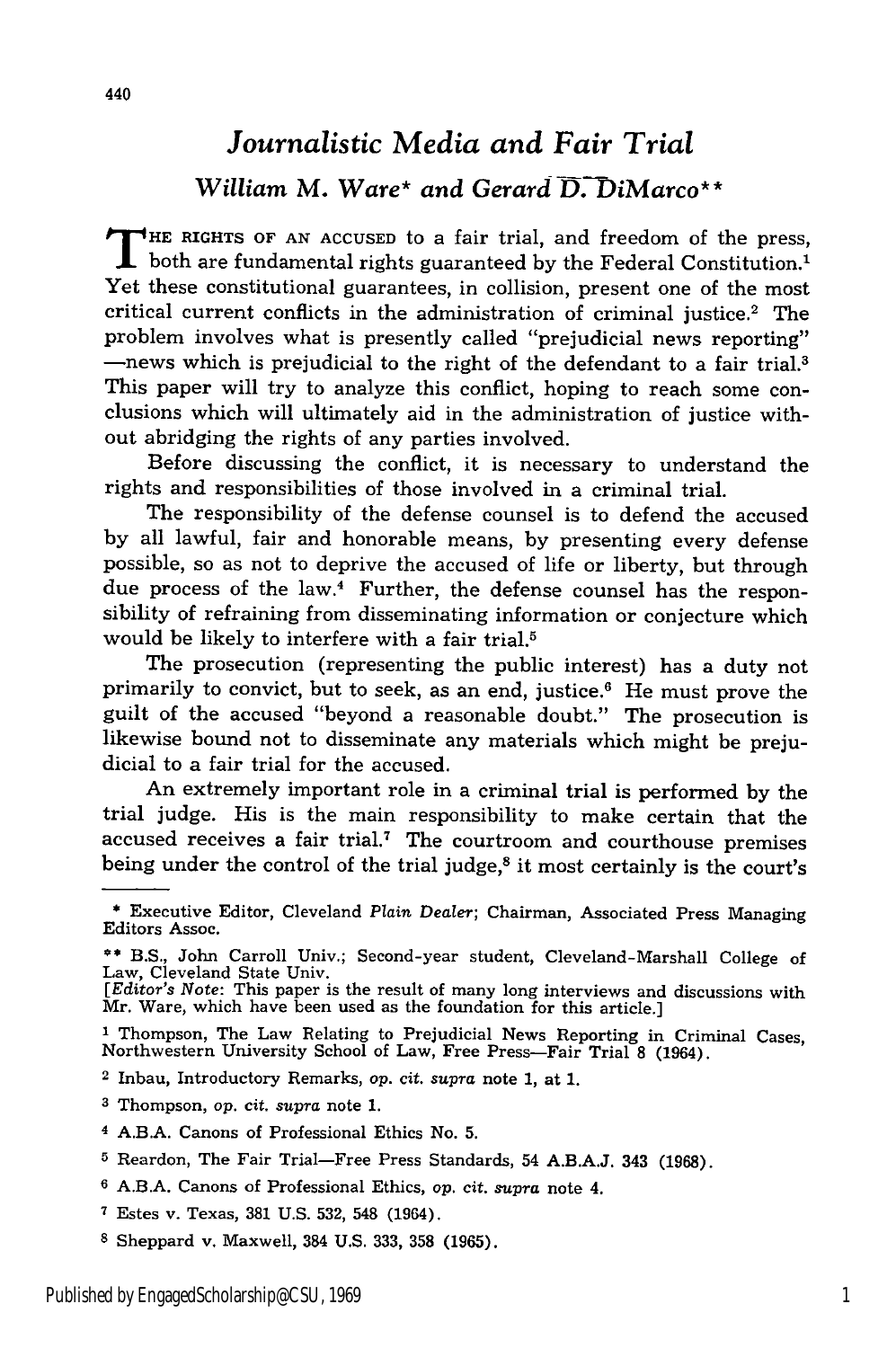responsibility to ensure the preservation of decorum by instructing all present as to the permissible use of the premises. $9$ 

The involvement of *the* press (which means more than newspaper reporters alone) is a key factor of a criminal trial. The words of the First Amendment vest in the press the right to keep the public informed concerning issues of public interest. This also is a responsibility which the press has assumed, but must not in any way be a deterrent to an accused's right to a fair trial. Freedom of the press to publish includes the right of access to the information, followed by the public's right to know; but these rights must be subordinate to a defendant's right to an impartial trial.10

The Sixth Amendment guarantees to the accused a public trial where a fair and reliable determination of guilt must be proven.<sup>11</sup> It must be understood that the implementation of this Constitutional guarantee is carried out by employing the rules of evidence, which, as years of experience have shown, are designed to develop truth.12

In an attempt to avoid critical conflict between the rights of the media and those of the legal profession, the American Bar Association created an Advisory Committee on Fair Trial and Free Press. The chairman of this committee was the Hon. Paul C. Reardon. The main purpose of this committee was to investigate the effect of news reporting on criminal trials,13 and to recommend a method of sound regulation of the process. A tentative draft was drawn up, and after considerable changes and recommendations a final draft was approved by the House of Delegates of the American Bar Association.

There were four major areas covered in this final, approved draft. The first area relates to the conduct of attorneys in criminal cases, and proposes a new and enforceable canon of ethics relating to the release of information to the news media.14 The second section involves recommendations relating to the conduct of law enforcement officers, judges, and judicial employees in criminal cases.<sup>15</sup> The third section involves recommendations which relate to the conduct of judicial proceedings in criminal cases. 16 The final area spoken of recommends the limited use of the contempt power as a deterrent against those who "wilfully or wantonly" disseminate information which might be prejudicial to the trial of the accused. $17$ 

**<sup>9</sup>** Reardon Report, Fair Trial and Free Press (Approved Draft) Sec. 3.5, a., **10** (1968). **<sup>10</sup>**Note, 19 U. Fla. L. Rev. 661 (1967).

**<sup>11</sup>**Note, 67 Duke L. J. **605** (1967).

<sup>12</sup> Cooper, article 42, Notre Dame Law. 857, 860 (1967).

**<sup>13</sup>**Reardon, *op.* cit. *supra* note 5.

<sup>14</sup> Reardon Report, *op.* cit. *supra,* note 9, at 1, 2.

*<sup>15</sup>*Ibid. at 4-7.

**<sup>10</sup>***Id.* at 7-13.

**<sup>17</sup>***Id.* at 13, 14.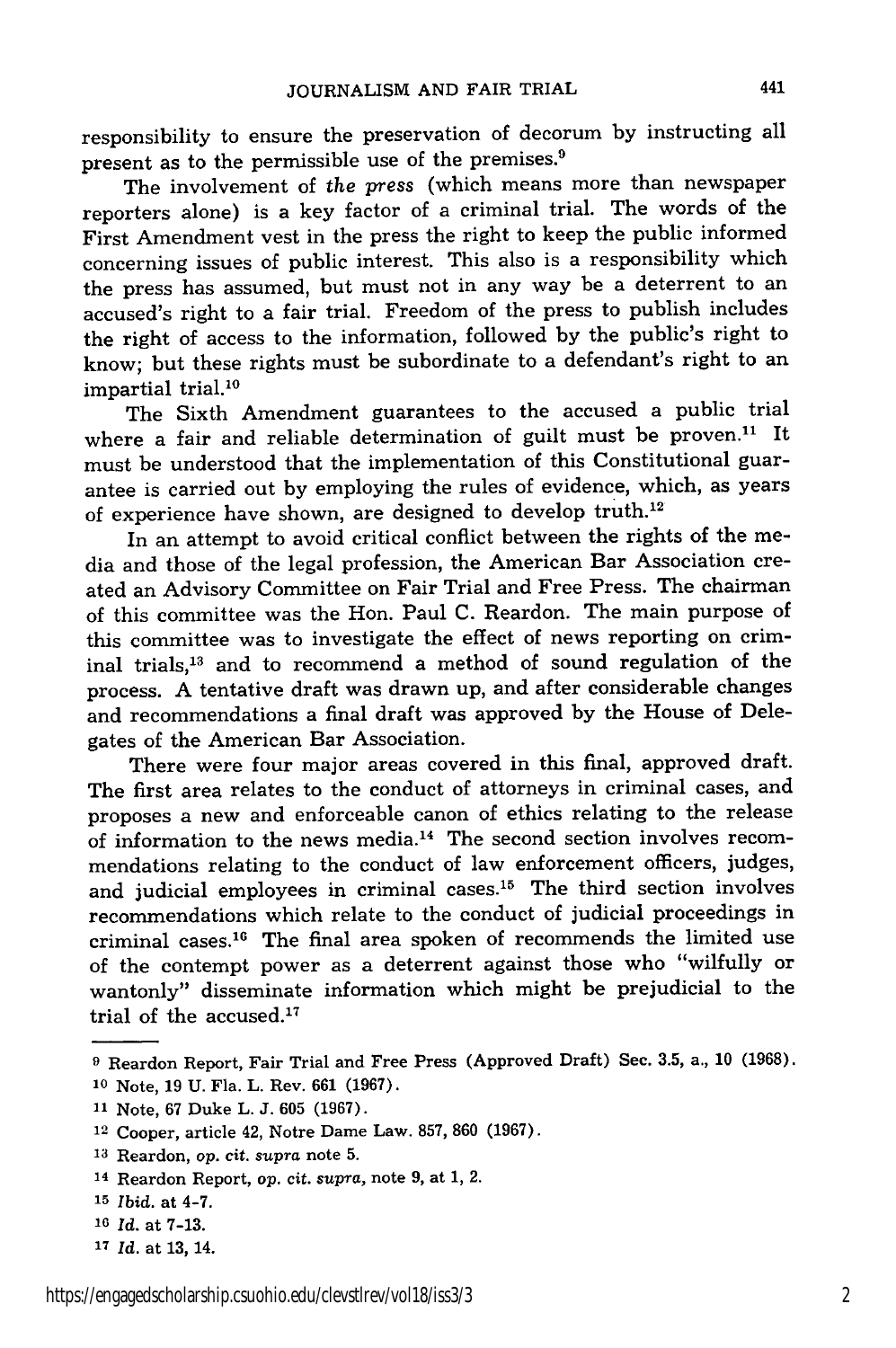The net effect of these recommendations is to offer limitations, carefully defined as to content and timing, with direct regard as to the release of any information bearing on a pending or already-in-progress trial, and with appropriate remedies available where it is inevitable that such information has jeopardized a fair trial.<sup>18</sup>

It is very important to note that the problem arises with the dissemination of those materials that present a "clear and present danger" to the proper administration of justice. The disruption of justice must be extremely serious and the degree of imminence extremely high before any punitive measures are taken.<sup>19</sup>

The representatives of the press take issue with this report. Firstly, they maintain that it was not a mutually developed report between members of the press and members of the bar.20 Further, the press feels that the use of the contempt power would be an invasion of their Constitutional right of freedom of the press, if such power were used against them.<sup>21</sup> They maintain that the recommended uses of the contempt sanction against privately generated publicity are confined to instances in which the conduct was either wilful or wanton.<sup>22</sup> The question then presented by members of the press is: "who is to decide what may be wilfulness or wantonness of another's conduct?" **23** Thus, this whole matter seems to further complicate an already existing problem.

The arguments presented by the members of the press have some validity. However, the important factor to be remembered is that the rights of the accused-a presumption of innocence until proven guilty beyond a reasonable doubt-must be protected. The recommendations presented are an attempt at assuring that needed protection against any disruptions.

It must always be remembered that our legal system involves an "adversary proceeding," wherein the decision of the jury must resolve itself from the evidence presented within the four walls of the court-<br>room.<sup>24</sup> Only that evidence which comes into the ken of the jurors within that framework should be applied towards their final decision. As Mr. Justice Holmes said: ". **.** . the theory of our system is that the conclusions to be reached in a case will be induced only by evidence and

442

**<sup>18</sup>**Reardon, *op. cit. supra* note 5, at 344.

**<sup>19</sup>**Bridges vs. California, 314 U. **S.** 252 (1941); Pennekemp vs. Florida, 328 U.S. 331 (1946); Craig vs. Harvey, 331 U.S. 367 (1947).

**<sup>20</sup>**Comment in conference, by William M. Ware, Executive Editor of the Cleveland Plain *Dealer,* at Cleveland, Ohio, March 3, 1969.

<sup>21</sup>*Ibid.*

<sup>22</sup> Cooper, *op.* cit. *supra* note 12, at 882.

**<sup>23</sup>***Id.* at 883.

**<sup>24</sup>**In an interview with Mr. Samuel Gaines, at Cleveland, Ohio, March 14, 1969. Mr. Gaines is an attorney then Chairman of the Cleveland Bar Association's Bar-Press Relations Committee.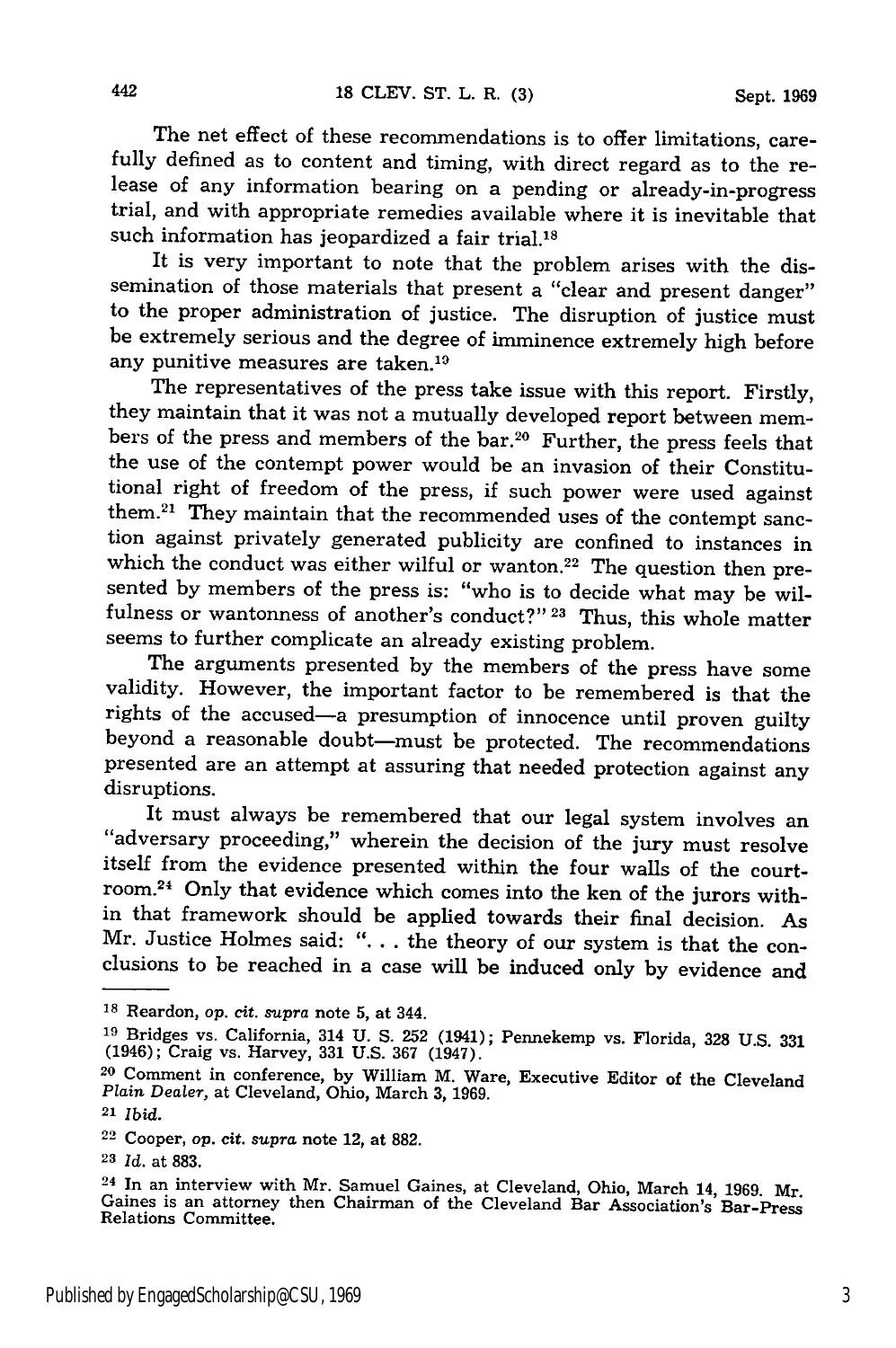argument in open court, and *not* by any outside influence, whether of private talk or public print." **25** Thus, if the news media print any information which will in some way prejudice the minds of potential jurors, a link in the chain of justice will have been broken.

The press, however, states that a criminal trial is a public trial, and the press's right to access to the facts is a constitutional one. They say that not being able to inform the public concerning a particular case is an unconstitutional invasion of the right to a public trial.26 The right to a public trial, however, was originated for the benefit of the accused. The purpose of the requirement of a public trial was to guarantee that the accused would be fairly dealt with and not unjustly condemned.<sup>27</sup> The right of public trial was not, and is first and foremostly *not,* for the benefit of the public as against the accused.

Though the press sometimes has, over the years, been responsible for the dissemination of materials which have denied an accused a fair trial, it must be accepted by all that the press has been a mighty catalyst in awakening public interest with regard to many governmental scandals.<sup>28</sup> Also, the rights of citizens have often been protected by a newspaper's disclosure of improper methods used by police in arrest and investigation.29 Thus, while the press should not be hindered in carrying on its important function in a democratic society, the exercise of this freedom must necessarily be subject "to the maintenance of absolute fairness in the judicial process." **<sup>30</sup>**

While viewing the press and its functions, with its faults and defaults, we must also take a good look at the other side of the coin-the legal profession. It is recognized that much of the information obtained by the press which is found to be prejudicial springs from the tongues of the lawyers themselves. Thus, in order to commence any kind of reform towards establishing a more benevolent relation between the press and the bar, it is necessary that the bar "put its own house in order"in the area of prejudicial news dissemination.<sup>31</sup>

To implement such a change, both the Reardon Report and the Medina Report<sup>32</sup> have recommended that Canon 20 of the canons of pro-

**<sup>25</sup>**Patterson v. Colardo, 205 U.S. 454, 462 (1907).

**<sup>26</sup>**Haines, article, 59 J. Crim. L. 240 (1968).

**<sup>27</sup>**In Re Oliver, 33 U.S. 257, 270 (1948).

<sup>28</sup> Estes v. Texas, op cit. *supra* note 7, at 539.

**<sup>29</sup>**Cooper, op. cit. *supra* note 12, at 890.

**<sup>30</sup>**Estes v. Texas, op. cit. *supra* note 7, at 539.

**<sup>31</sup>**Haines, *op. cit. supra* note 26, at 236.

**<sup>32</sup>**Medina Report-Represents the work of a special committee on radio, T.V. and administration of justice, of the Association of the Bar of the City of New York. **If** concerned itself with freedom of the press, and fair trial, being similar in some conclusions to the Reardon Report.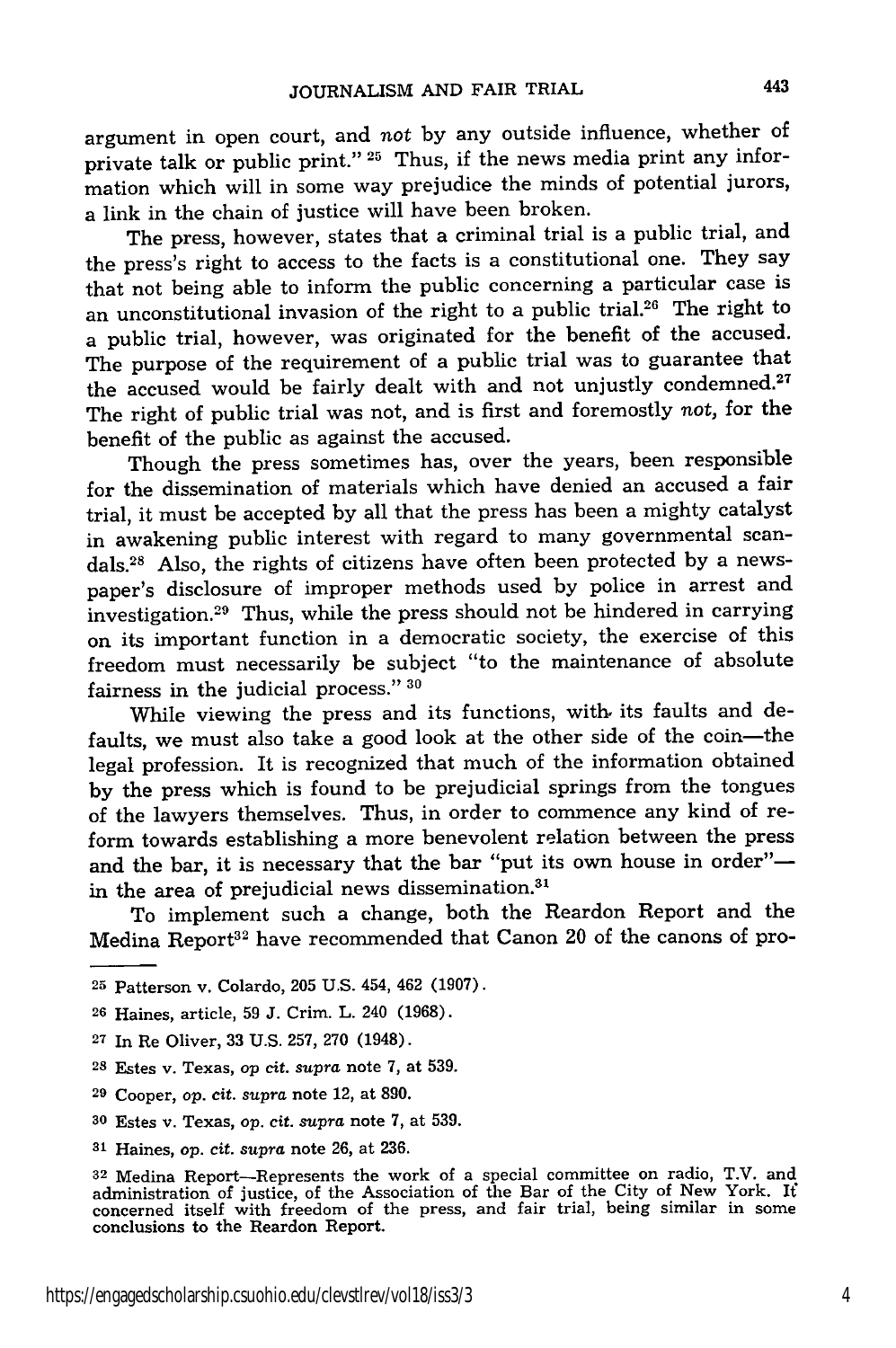fessional ethics, which guides the lawyer in this area, be strengthened.<sup>33</sup> Presently, Canon 20 simply states that a lawyer should not give a press release pertaining to a pending case.<sup>34</sup> The Medina Report and the Reardon Report recommend that the canon be amended to include an "absolute prohibition" on the release, by *any* lawyer (either by the defense or prosecution) of any material relating to the trial, either prior to the trial or while the trial is in session.<sup>35</sup> This prohibition should specifically preclude personal appearance of any sort on television or radio which involves a pending trial.

The American Bar Association has issued a proposed draft of new canons. In these new canons the problem mentioned has been considered.36 However, the proposed replacement for Canon 20 is still very vague, and it seems that the proposed new canon will have as much effect as the present one. The problem is one that any reasonable man should understand. There really should not be a need for stricter en- forcement of any canons, with regard to those who are supposed to represent the legal structure of society. There is a clear understanding of the problem, and those involved who attempt to violate this understanding make it much tougher for those who are prepared to meet the chal- lenge voluntarily. Therefore, it is time that these violators "get with the program," and subsequently make it easier for the others.

Neither freedom of the press, as guaranteed by the First Amendment, nor the rights of the accused, as guaranteed by the Sixth Amendment, may be set aside or sacrificed for each other. For free press and fair trials are two of the most cherished policies of our civilization, and it would be a terrible task to choose between them.37

This discussion is not trying to alleviate or deny any rights. But rather, it is an attempt to establish a median point between the two rights, at which all parties will agree. In an effort to bring about a solution to the conflict, one must not take lightly the importance of the judi- ciary. The judiciary has the power to control, or to place controls on, many aspects of a trial situation. In certain respects there should not have to be a choice between "compulsory limitations" on freedom of the

**<sup>33</sup>**Haines, *op. cit. supra* note 26, at 236.

<sup>34</sup> A.B.A. Canons of Professional Ethics, No. 20.

**<sup>35</sup>**Haines, *op. cit. supra* note 26, at 236.

<sup>&</sup>lt;sup>36</sup> Proposed Canon of Professional Ethics, Canon 7, Sec. 3.4: "A goal of our legal<br>system is that each party shall have his case, criminal or civil adjudicated by an<br>impartial tribunal. The attainment of this goal may be

**<sup>37</sup>**Bridges v. California, op. cit. supra note 19, at 257.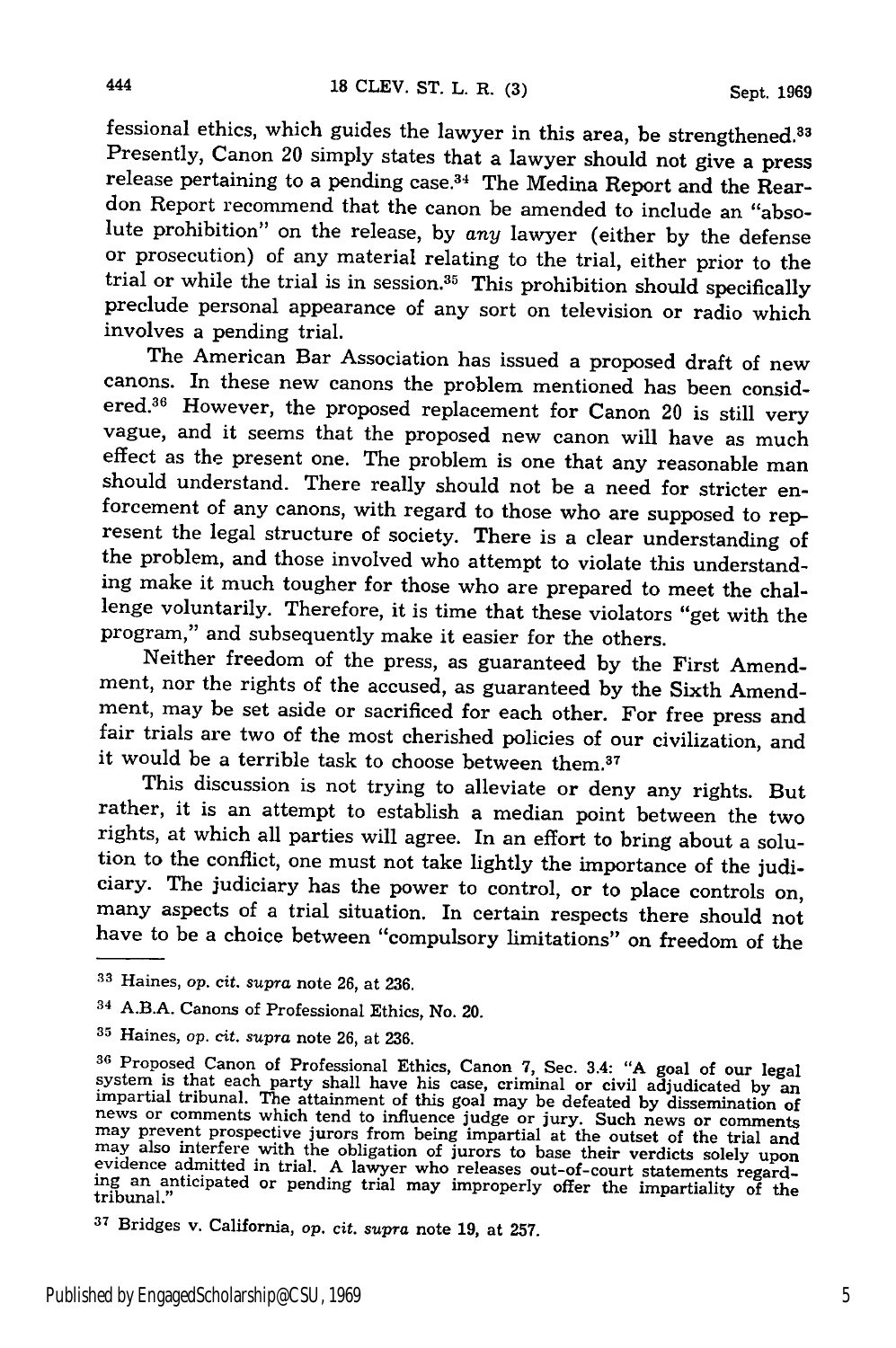press and on fair trial. The judiciary of our country can use the well known "tools" for protection of fair trials which have been produced by our legal history.38

However, the right of the American public to a free press should not be imperiled by judicial impositions of instructions on all criminal matters because of the "rare and isolated case of prejudice." **30** This viewpoint emphasizes a liberalization of the view expressed by the Reardon Report with regard to the use of the contempt power.

The strength of the judiciary was proved, not long ago, in the courtroom of Judge Kalbfleisch, who is Chief Justice of one of the Federal District Courts. Judge Kalbfleisch issued an order representing how decorum would be established in and around his courtroom. To maintain the integrity of the trial the Judge ordered that no lawyer associated with the prosecution or defense should give or authorize any extrajudicial statements or interviews relating to the trial, or to the parties or issues in the trial, for dissemination by any means of public communication, except that the lawyer may quote from or refer without comment to public records of the court in the case.<sup>40</sup>

The judge placed the same restrictions on all officers and employees of the court. There was further restriction placed on the news media, not allowing them to interview or converse with prospective jurors.<sup>41</sup> The news media were assigned certain seats in the courtroom, from which they could take notes and attentively follow the proceedings of the trial.42 This example represents one instance where a judicial officer used his power to control the decorum of his courtroom. Such control subsequently led to the type of trial each and every individual should have.

Conversely, *Sheppard v. Maxwell* represents what could occur if controls were not stringent enough. The Supreme Court states the facts as follows:

the accused's wife was bludgeoned to death. He was subsequently arrested on murder charges and indicted. During the entire pretrial period virulent and incriminating publicity about the petitioner and the murder made the case notorious, and the news media frequently aired charges and countercharges besides those which the petitioner was tried. . . . Prior to the trial, newspapers published the names and addresses of prospective jurors, causing them to receive letters and telephone calls about the case **....** Newsmen were allowed to take over almost the entire small courtroom. Their move-

- **<sup>41</sup>Ibid.**
- **42** *Id.*

**<sup>38</sup>**Cooper, *op. cit supra* note 12, **at 894.**

**<sup>39</sup>***Ibid.*

**<sup>40</sup> U.S.** of America v. Orville Stiffel, Criminal Case, **No. Cr. 68-476 (N.D.** Ohio, **E.** Div., **1969).**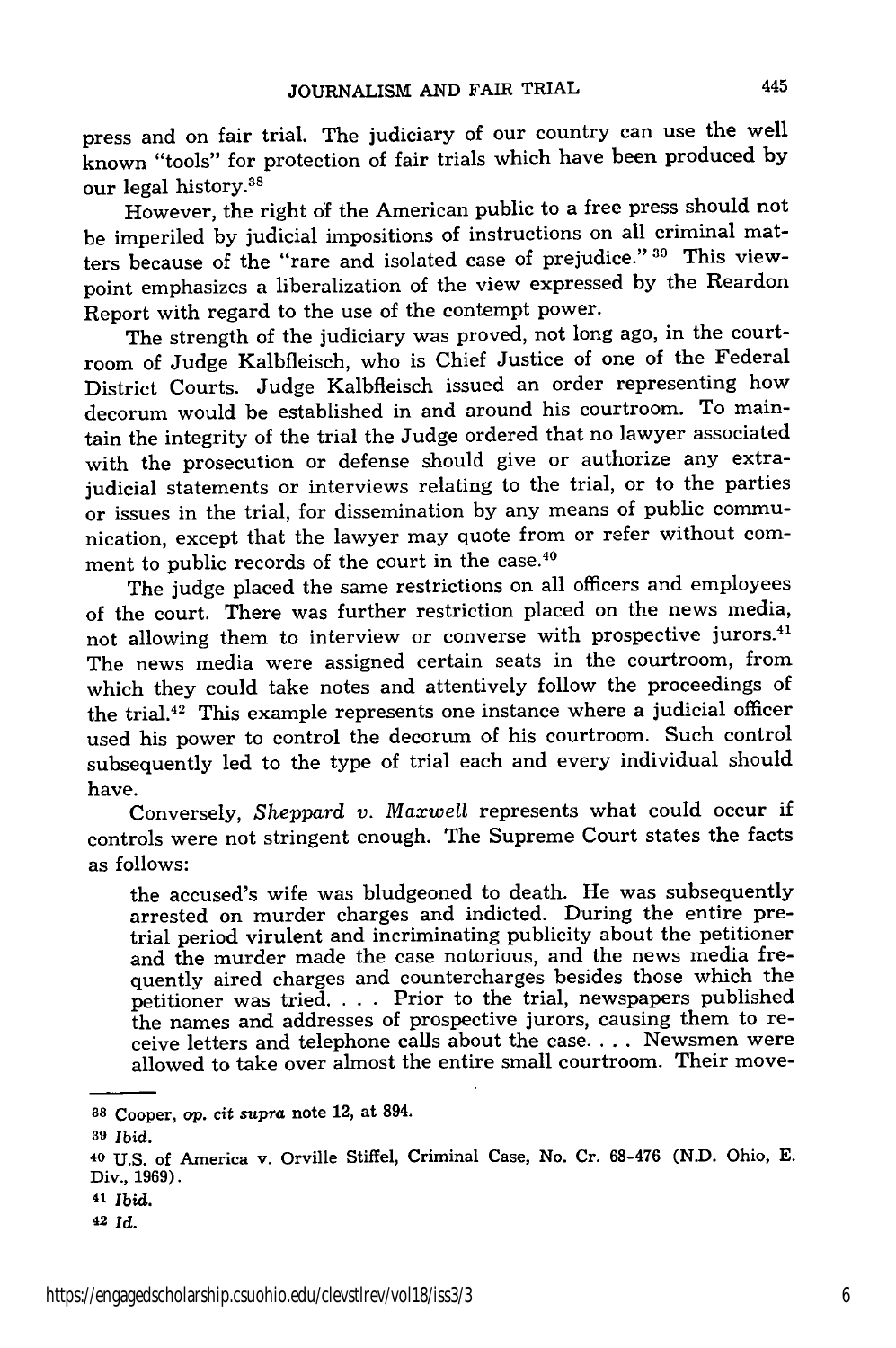ment in the courtroom caused frequent confusion and disrupted the **trial....**

The Court continued that "despite his awareness of the excessive pretrial publicity, the trial judge failed to take effective measures against the massive publicity which continued throughout the trial." Nor did he, "take adequate steps to control the conduct of the trial." **43**

In the *Estes v. Texas* case, the Supreme Court stated:

that the accused had been indicted by a Texas county grand jury for swindling. . . . Massive pretrial publicity had given the case national notoriety. Television cameras were allowed in the courtroom; and the profusion of cameramen and news reporters in the courtroom caused considerable confusion. <sup>44</sup>

Perhaps more judicial restraint prior to and during this trial would have alleviated many of the problems presented. In both of these cases it seems that the judicial function, if applied more sternly would have aided all involved, and thus given the accused the full benefit of the Sixth Amendment.

It is evident that this conflict of "fair trial and free press" is not the result of the wrongdoings of the press alone, nor of the legal profession alone, nor of the court itself, but rather represents the result of certain wrongdoings by all three groups combined. There have been solutions offered to this conflict, none of which has yet been a determinative factor in ending the strife among the parties.

The Reardon Report has recommended enforcement through the "limited use of the contempt power." **45** The report recommended that the contempt power should be used only with considerable caution but should be exercised against a person who, knowing that a criminal trial by jury is in progress or that a jury is being selected for such a trial, disseminates by any means of public communication any extra-judicial statement relating to the defendant or to the issues in the case that goes beyond the public record of the court in the case; that is wilfully designed by that person to affect the outcome of the trial; and that seriously threatens to have such effect; or if one makes such a statement intending that it be disseminated by any means of public communication. 46 It was further recommended in parts of this report that the contempt power be used against any person who "knowingly" violates a valid judicial order not to disseminate, until the completion of the trial or disposition without trial.<sup>47</sup>

*<sup>43</sup>Supra* **note 8, at 333, 334.**

*<sup>44</sup> Supra* note **7,** at **532, 533.**

<sup>45</sup> Reardon Report, op. cit. *supra* note **9,** at sec. 4.1.

<sup>46</sup>*Ibid.*

*<sup>47</sup>* **Id.**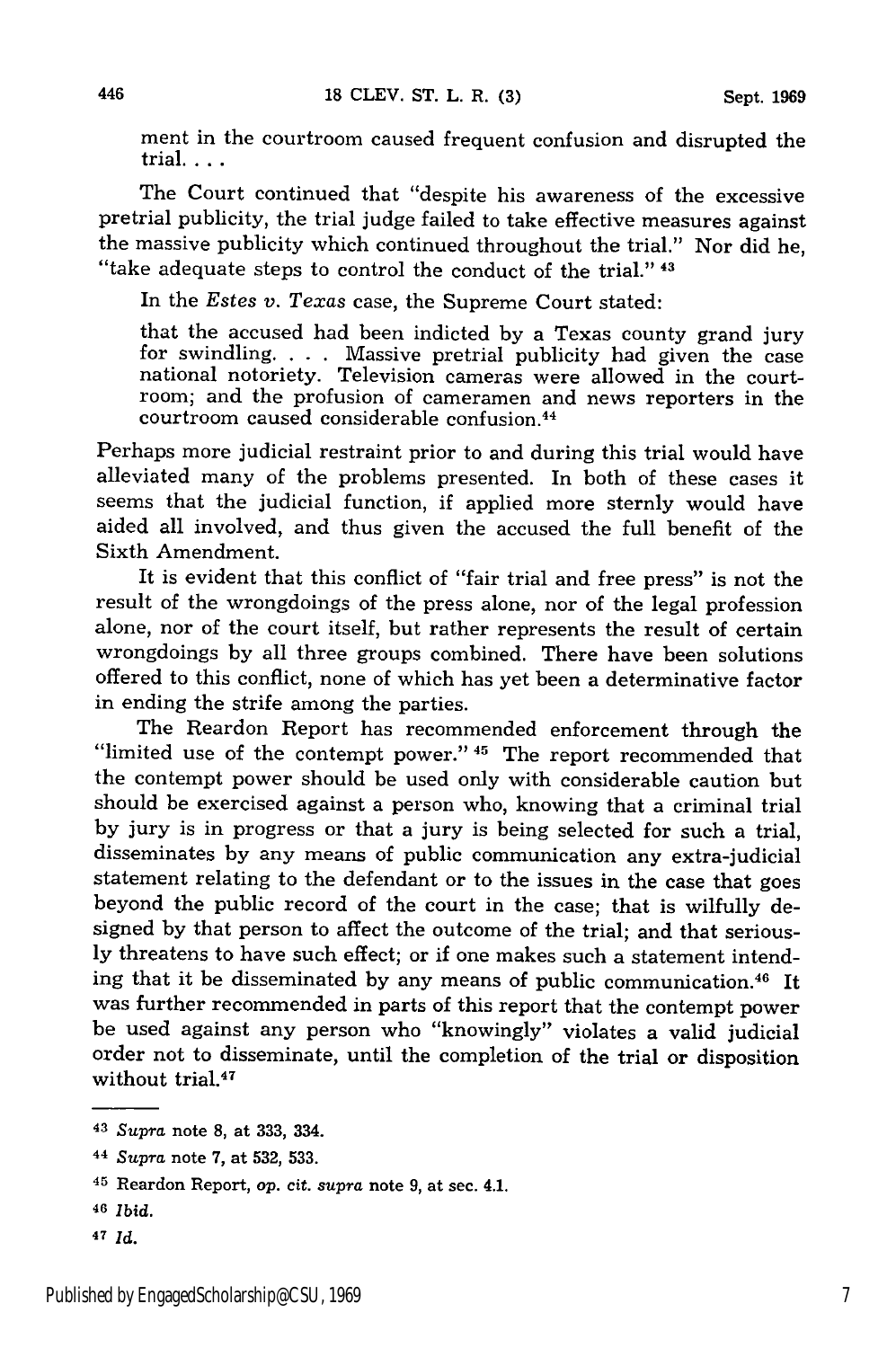There seems to be a disagreement with regard to the usefulness of the contempt power. Two of the chief complaints with regard to its use are that too much discretionary power is placed in the hands of one person, and that the safeguards of trial by jury are not observed.<sup>48</sup>

Some of the critics of the contempt power look to the adoption of a "Statutory Scheme" for the solution. Such a solution calls for the creation of a statute which would make the premature publication of certain kinds of prejudicial information a crime.<sup>49</sup> This would be an ordinary statute, independent of the contempt power.<sup>50</sup> It is contended that such a statute should be restricted in its operation to criminal cases, during the time of arrest and verdict, and only to those in which a jury trial is either used or would have been used but for the prejudicial publicity.<sup>51</sup>

The validity of the statute in any one situation would depend on a finding of "clear and present dangers" to the administration of justice.52 Such a finding might be followed by a jury determination on "clear and present danger" in each case brought under the statute.<sup>53</sup>

Thus, the factual determination of whether the publication posed a "clear and present danger" to the administration of justice during the case would be in the hands of a jury.<sup>54</sup> An important aspect to be considered by the jury would be the *intent* of the person involved. This view would alleviate any possibility of prosecution for purely innocent publication.<sup>55</sup>

The Medina Report<sup>56</sup> believes that a settlement of the conflict will come to fruition by "internal self-regulation of the various groups," *i.e.,* bar, bench, and press.<sup>57</sup> It recommends that enforcement not be implemented through "the vehicle of the contempt power." **<sup>58</sup>**

Finally, in several states there have been efforts to formulate and adopt guidelines to be used by the bench, the bar, and the press. One of the most noteworthy examples of such an effort has been in the state of Washington.<sup>59</sup>

The committee involved has outlined eight basic principles. These principles were mutually drawn up and submitted for voluntary com-

- *<sup>53</sup>Id.*
- *54 Id.*

- **<sup>57</sup>***Ibid.*
- **<sup>58</sup>***Id.*

<sup>48</sup> Green v. United States, 356 U.S. 165, 199, 219 (1957).

<sup>49</sup> Cooper, op. cit. *supra* note 12, at 875.

**<sup>50</sup>***Ibid.*

**<sup>51</sup>** *Id.*

**<sup>52</sup>***Id.*

*<sup>55</sup>Id.*

**<sup>56</sup>**Medina Report, op. cit. *supra* note 20, at 17.

**<sup>59</sup>**Reardon Report, op. cit. *supra* note 9, at Appendix A (29).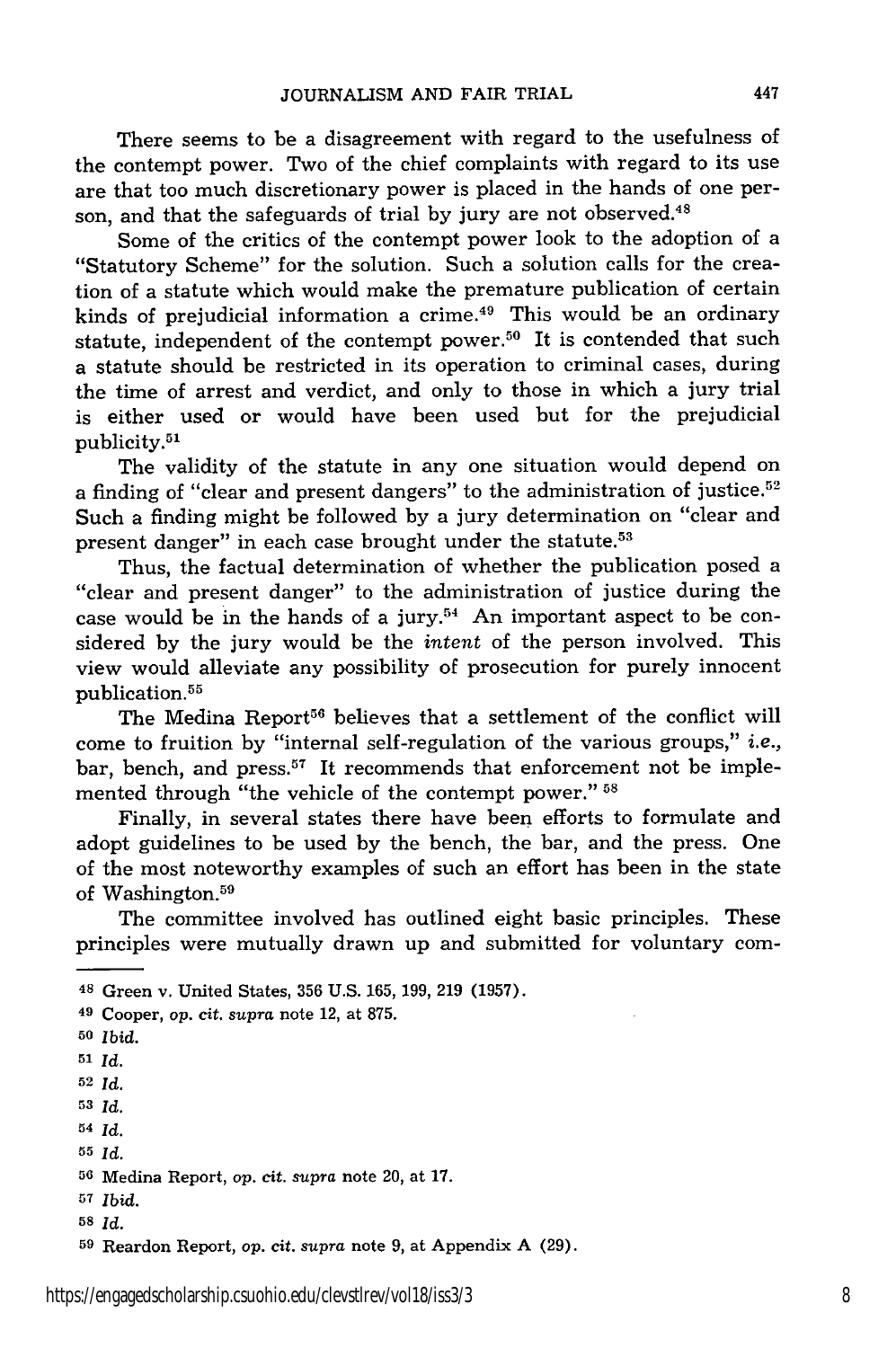pliance by each group. In these principles are enumerated the various duties of each group, with an emphasis on the importance of each group's cooperation in order to bring about the proper administration of justice. $60$ They also say that "No trial should be influenced by the presence of publicity from news media, nor from public clamor, and lawyers and journalists share the responsibility to prevent the creation of such pressures." **61** Further, it is stated that while decisions about handling the news resting in the hands of the editors, the editors should always remember that, "An accused person is presumed innocent until proven guilty, that readers and listeners and viewers are potential jurors, and finally that no person's reputation should be injured needlessly." **62** A final principle emphasizes the important task of the lawyers:

The public is entitled to know how justice is being administered. However, no lawyer should exploit any medium of public information to enhance his side of a pending case. It follows that the public prosecutor should avoid taking unfair advantage of his position as an important source of news; this shall not be construed to limit his obligation to make available information to which the public is entitled. $^{63}$ 

It is difficult to reflect on the problem presented and to contemplate the fact that two noble and ancient professions, such as the press and the bar, have not been able to solve this problem. Each side has blamed the other. Both sides, it would seem, have reacted in a non-professional way to a professional problem.

Without a doubt, both are seeking the same goal—the proper administration of justice for all. It's about time that they combine their forces, acting as reasonable men should, and as intelligent men would.

The writers agree with the press, regarding the uselessness of the contempt power. To invoke such a power would not serve justice for all, or perhaps for any, but rather would further widen the already existing gap.

The "statutory scheme" would also be too involved to be of any help. Once a statute is passed, there is the problem of construing its meaning. This could lead to confusion and frustration, thus making more difficult and complex the already existing problem.

The best solution is, as the Medina Report suggests, self-regulation: such self-regulation as was suggested by the men of the State of Washington when they set up their present working code. For it must be remembered that this conflict involves professionally educated men. It should not be resolved through coercion. It should not be resolved

- **<sup>62</sup>***Id.*
- **63 Id.**

**<sup>60</sup>***Ibid.*

**<sup>61</sup>** *Id.*